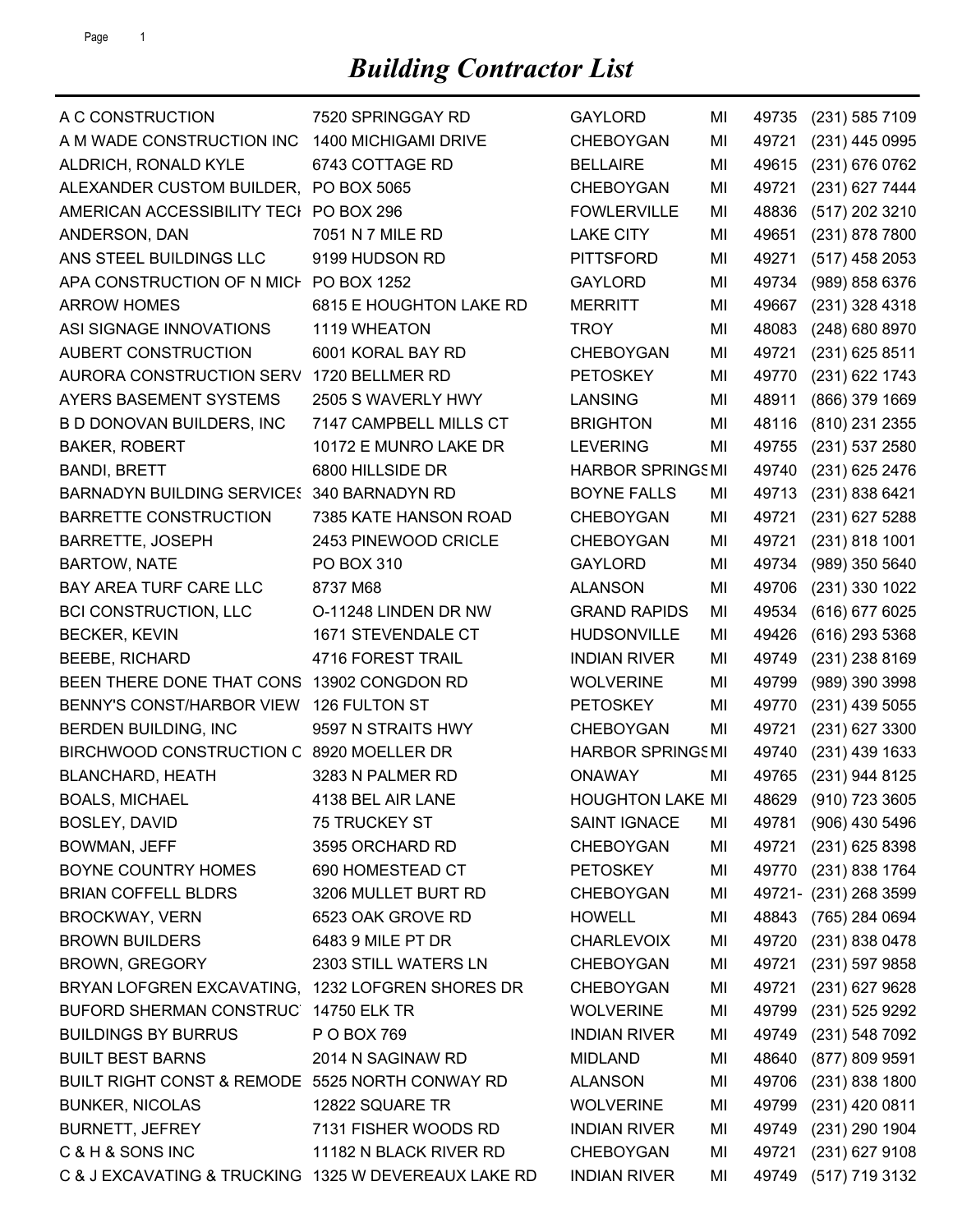| C & M MASONRY                                        | 20007 HIGHWAY 638       | <b>ONAWAY</b>            | МI        | 49765 | (989) 733 8381       |
|------------------------------------------------------|-------------------------|--------------------------|-----------|-------|----------------------|
| CANADA CREEK CONSTRUCTIO 24756 M-33                  |                         | <b>ATLANTA</b>           | ΜI        | 49709 | (989) 785 3227       |
| CARNEY, JONATHON                                     | 214 N E STREET          | <b>CHEBOYGAN</b>         | MI        | 49721 | (231) 420 6942       |
| <b>CASEY'S CONSTRUCTION</b>                          | 6965 MONTGOMERY RD      | <b>AFTON</b>             | MI        | 49705 | (231) 330 8900       |
| <b>CASEY, STEPHEN W</b>                              | <b>PO BOX 724</b>       | <b>INDIAN RIVER</b>      | MI        | 49749 | (231) 238 7792       |
| <b>CELINE DEVELOPMENT</b>                            | 51 US HWY 131 N UNIT 9  | <b>WHITE PIGEON</b>      | MI        | 49099 | $(519)$ 268 8500     |
| CENTERLINE CONSTRUCTION                              | 133 GALBRAITH RD        | <b>MIO</b>               | MI        | 48647 |                      |
| CHARBONEAU, COLLIN ELDEN E PO BOX 54                 |                         | <b>CHEBOYGAN</b>         | MI        | 49721 | (231) 420 6476       |
| CHEB COUNTY HABITAT FOR HU 9385 N STRAITS HWY        |                         | <b>CHEBOYGAN</b>         | MI        | 49721 | (231) 597 4663       |
| <b>CLARK CONSTRUCTION COMPA</b>                      | 3535 MOORES RIVER DRIVE | <b>LANSING</b>           | MI        | 48911 | (517) 372 0940       |
| <b>CLARK MODULAR HOMES</b>                           | 9826 E PICKARD          | MOUNT PLEASAN1MI         |           | 48858 | (989) 772 2703       |
| <b>CLARK'S CUSTOM BUILDERS</b>                       | 12469 INVERNESS TRAIL   | <b>CHEBOYGAN</b>         | MI        | 49721 | (231) 290 0446       |
| CLARK, DAVID A                                       | 6870 E AIRPORT RD       | MOUNT PLEASAN MI         |           | 48858 | (989) 621 0905       |
| CLAYTON EBY BLDG SERVICES, P O BOX 1800              |                         | <b>ALANSON</b>           | MI        | 49706 | (231) 548 5269       |
| <b>CLEMENS CARPENTRY</b>                             | P O BOX 5134            | <b>CHEBOYGAN</b>         | MI        | 49721 | (231) 290 0177       |
| COLWELL-WANGEMAN CONSTR 401 OLD STATE RD             |                         | <b>BOYNE CITY</b>        | MI        | 49712 | (231) 347 8112       |
| CONTRACTORS BUILDING SUPF PO BOX 67                  |                         | <b>COPEMISH</b>          | MI        | 49625 | (231) 378 2936       |
| <b>CORBLE BUILDERS INC</b>                           | 4926 LINTLONG ROAD      | <b>PETOSKEY</b>          | MI        | 49770 | $(231)$ 439 5751     |
| CORE CONSTRUCTION PLUS, LI 6349 CAREY ROAD           |                         | <b>CHEBOYGAN</b>         | MI        | 49721 | (231) 420 4780       |
| <b>COUTURE CONSTRUCTION</b>                          | 3946 MEYER PIT RD       | CHEBOYGAN                | MI        | 49721 | (231) 625 2486       |
| <b>CRAFTON COMMUNICATIONS</b>                        | 2918 CLARVOYANT AVE S   | <b>BIRMINGHAM</b>        | <b>AL</b> | 35205 | (205) 443 3445       |
| <b>CREEKSIDE CONTRUCTION CO</b>                      | <b>PO BOX 549</b>       | <b>STOCKBRIDGE</b>       | MI        | 49285 | (517) 851 4018       |
| CREW BUILT INC                                       | 11840 SOUTH RD          | <b>OCQUEOC</b>           | MI        | 49759 | (989) 306 3678       |
| <b>CREW CARPENTRY LLC</b>                            | 9255 QUARTERLINE RD     | <b>CHARLEVOIX</b>        | MI        | 49720 | (231) 373 0104       |
| CROSS TIMBERS CONSTRUCTI(47448 PONTIAC TRAIL STE 275 |                         | <b>WIXOM</b>             | MI        | 48393 | (248) 766 1311       |
| CUNNINGHAM CONTRACTING, II 2277 POLISH LINE RD       |                         | <b>CHEBOYGAN</b>         | MI        | 49721 | (231) 627 7004       |
| D & G HOMES                                          | 2810 ESTATE DR          | <b>PETOSKEY</b>          | MI        | 49770 | (231) 838 1435       |
| D & T ROOFING & SIDING, INC.                         | P O BOX 667             | <b>INDIAN RIVER</b>      | MI        | 49749 | (231) 238 7392       |
| D L HUDSON CONSTRUCTION IN 1296 HACK MA TACK RD      |                         | <b>CHEBOYGAN</b>         | MI        | 49721 | (231) 625 9858       |
| <b>DL ROSS MASONRY</b>                               | 8155 UPPER MOGRAIN RD   | CHEBOYGAN                | MI        |       | 49721 (231) 625 2542 |
| DALO CONSTRUCTION INC                                | 2812 US ROUTE 40        | TIPP CITY                | OH.       |       | 45371 (937) 898 0953 |
| DARROW BROTHERS EXCAVATI PO BOX 3                    |                         | MACKINAW CITY MI         |           | 49701 | (231) 436 5475       |
| DAVID A NASH CUSTOM BUILDE 6160 MONTGOMERY RD        |                         | <b>AFTON</b>             | MI        |       | 49705 (231) 238 6802 |
| <b>DEMPSEY HOMES</b>                                 | 136 COLUMBUS AVE        | <b>HOUGHTON LAKE MI</b>  |           | 48629 | (989) 202 4436       |
| DENICOLA, PETER                                      | 38905 MOUND ROAD        | <b>STERLING HEIGHTMI</b> |           | 48310 | (704) 266 3628       |
| DENNIS BUDZINSKI CONST, INC                          | 3357 TOPINABEE MAIL RTE | CHEBOYGAN                | MI        | 49721 | (231) 238 7066       |
| <b>DENOYER REMODELING</b>                            | 5595 HOWARD RD          | <b>PETOSKEY</b>          | MI        |       | 49770 (231) 838 5787 |
| DESHANO CO INC                                       | 325 COMMERCE COURT      | <b>GLADWIN</b>           | MI        | 48624 | (989) 426 2521       |
| DONOVAN SHIPLEY LLC                                  | PO BOX 801              | <b>HAMBURG</b>           | MI        | 48139 | $(517)$ 404 0667     |
| DOUG KENYON BUILDERS INC.                            | PO BOX 217              | <b>HILLMAN</b>           | MI        | 49746 | (989) 464 0744       |
| DOUG SIDES POLE BLDGS, INC                           | P O BOX 127             | <b>WOLVERINE</b>         | MI        |       | 49799 (231) 525 8613 |
| DRAKE MASONRY & GEN CONT, 6764 M-33 HWY              |                         | <b>CHEBOYGAN</b>         | MI        | 49721 | $(231)$ 625 9030     |
| DRAYTON BUILDERS                                     | 8355 STURGEON VALLEY DR | <b>INDIAN RIVER</b>      | MI        | 49749 | (231) 881 6728       |
| DWS BUILDERS OF MICHIGAN IN 3682 E MITCHELL RD       |                         | <b>PETOSKEY</b>          | ΜI        |       | 49770 (231) 758 0400 |
| E F WILKINSON & SONS INC                             | 6993 S EXTENSION RD     | <b>CHEBOYGAN</b>         | MI        | 49721 | (231) 420 3494       |
| EBERLY BUILDING, INC.                                | 3300 MUNGER RD          | <b>CARP LAKE</b>         | MI        |       | 49718 (231) 537 2143 |
|                                                      |                         |                          |           |       |                      |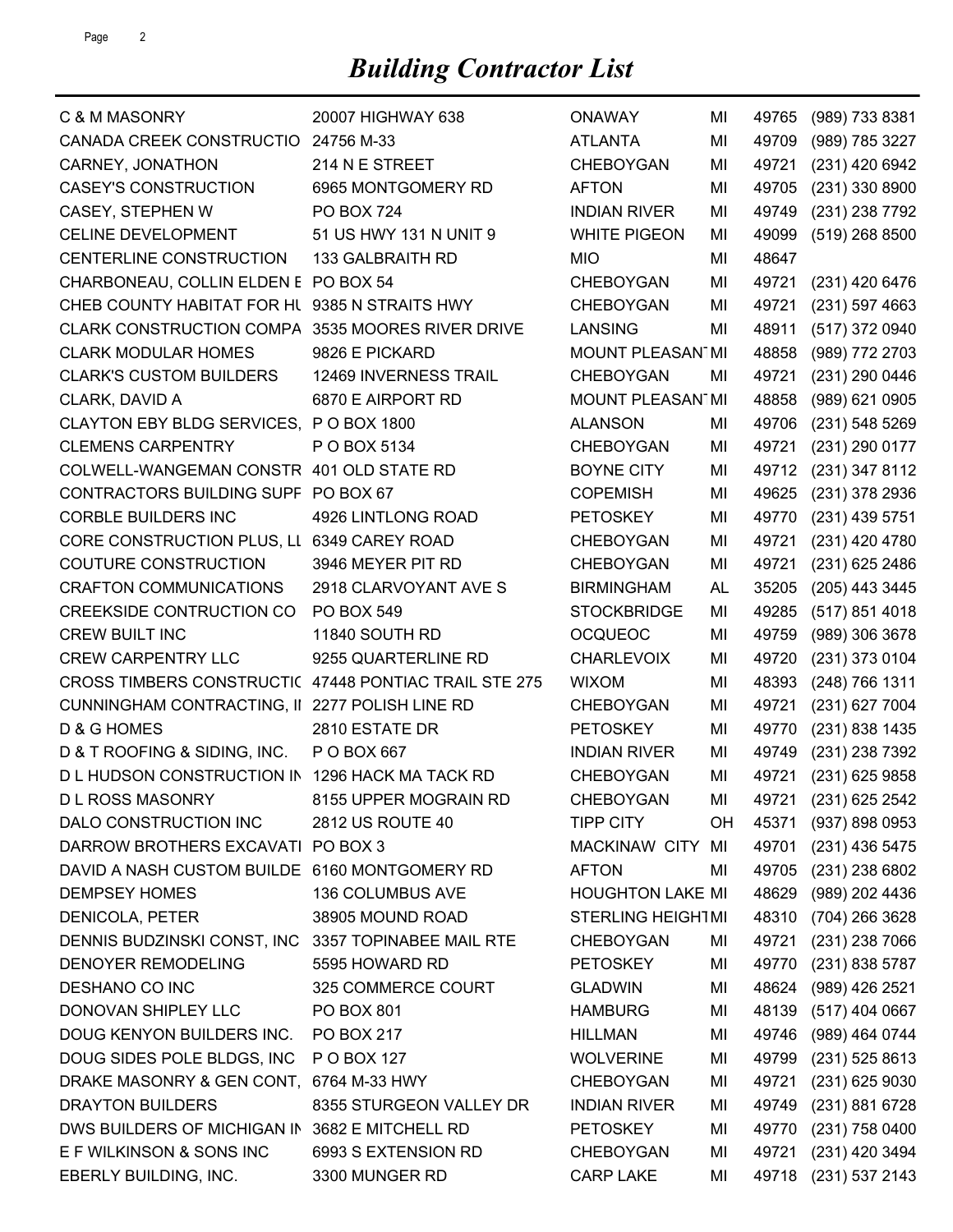## *Building Contractor List*

| ELYA CONSTRUCTION, L L C                       | 8030 DEVILS ELBOW DRIVE    | <b>BRUTUS</b>           | MI | 49716 | (231) 529 7002       |
|------------------------------------------------|----------------------------|-------------------------|----|-------|----------------------|
| EPONA CONSTRUCTION                             | 16064 RIVERLINE DR         | <b>WOLVERINE</b>        | MI | 49799 | $(231)$ 290 0661     |
| <b>ERS</b>                                     | 3750 TOWER DRIVE           | <b>HOWELL</b>           | MI | 48843 | (517) 545 7190       |
| EUDIS, JAMES H                                 | 2014 N SAGINAW RD          | <b>MIDLAND</b>          | MI | 48640 | (989) 205 2534       |
| EVERETT, MARK H ET UX                          | 6584 HOLDEN PO BOX 14      | <b>INDIAN RIVER</b>     | MI | 49749 |                      |
| FAR HILLS CONSTRUCTION L L ( P O BOX 4206      |                            | <b>BURT LAKE</b>        | MI | 49717 | (231) 548 7471       |
| FIRST CONTRACTING INC                          | 701 S MAIN STREET          | <b>OVID</b>             | MI | 48866 | (989) 834 1500       |
| <b>FISH CONSTRUCTION</b>                       | 6151 N STRAITS HWY         | <b>CHEBOYGAN</b>        | MI | 49721 | (231) 627 9320       |
| FLORY CONSTRUCTION SERVIC                      | 3657 BENNETT RD            | <b>CHEBOYGAN</b>        | MI | 49721 | (231) 420 1790       |
| FOUNDATION SYSTEMS OF MIC                      | 32985 SCHOOLCRAFT RD       | <b>LIVONIA</b>          | MI | 48150 | (734) 838 0257       |
| FOUNDATION SYSTEMS OF N M                      | 3805 ELMER'S INDUSTRIAL DR | <b>TRAVERSE CITY</b>    | MI | 49685 | $(231)$ 486 5100     |
| <b>FRANK T FOSTER</b>                          | 2604 MCDOUGAL RD           | <b>PETOSKEY</b>         | MI | 49770 | (231) 838 4829       |
| FRISKE, JOHN                                   | 3760 ABBEY RD              | <b>CHEBOYGAN</b>        | MI | 49721 | (231) 238 6921       |
| FULL CIRCLE CONTRACTING, IN                    | 119 NORTH F STREET         | <b>CHEBOYGAN</b>        | MI | 49721 | (231) 627 6535       |
| <b>G P CONSTRUCTION</b>                        | 9649 MEDINAH CT            | <b>BRIGHTON</b>         | MI | 48114 | (734) 698 3014       |
| <b>G RISTOW WOODWORKS LLC</b>                  | 5562 SCHNEPP RD            | <b>MILLERSBURG</b>      | MI | 49759 | (231) 881 4570       |
| <b>GARY FRISKE BUILDERS</b>                    | 910 WINTREE DR             | <b>INDIAN RIVER</b>     | MI | 49749 | (231) 238 4491       |
| GEORGE H PASTOR & SONS INC 34018 BEACON ST     |                            | <b>LIVONIA</b>          | MI | 48150 | (734) 522 3800       |
| GLENNWOOD CUSTOM BUILDEF 226 E MITCHELL ST     |                            | <b>PETOSKEY</b>         | MI | 49770 | (231) 439 9103       |
| GOODE JR, ROBERT E                             | 3464 RESORT RD             | <b>ALANSON</b>          | MI | 49706 | (231) 420 4858       |
| <b>GORAL CONSTRUCTION</b>                      | 1875 GORAL LANE            | <b>INDIAN RIVER</b>     | MI | 49749 | (231) 238 8548       |
| GREAT LAKES GENERAL CONTF 651 EXPRESSWAY CT    |                            | <b>GAYLORD</b>          | MI | 49735 | (989) 705 2400       |
| <b>GREAT LAKES ROOFING</b>                     | 19022 S M-129              | SAULT STE MARIEMI       |    | 49783 | (906) 647 2916       |
| GROUND LEVEL MASONRY, INC 6214 E U S 23 HWY    |                            | <b>CHEBOYGAN</b>        | MI | 49721 | (231) 268 3082       |
| HAGERMAN CONSTRUCTION IN PO BOX 684            |                            | <b>GRAYLING</b>         | MI | 49738 | (989) 619 6780       |
| <b>HALL CONSTRUCTION</b>                       | P O BOX 245                | <b>ROSCOMMON</b>        | MI | 48653 | (989) 275 8006       |
| HANEL CONSTRUCTION CO, INC 884 PIGEON RIVER RD |                            | <b>AFTON</b>            | MI | 49705 | $(231)$ 525 8369     |
| <b>HART CONSTRUCTION</b>                       | 2972 WHITE OAK TRAIL       | <b>CHEBOYGAN</b>        | MI | 49721 | (231) 818 6148       |
| HARVEST ENERGY SOLUTIONS                       | 2218 E HIGH                | <b>JACKSON</b>          | MI | 49203 | (517) 788 8800       |
| HENDERSHOT, ARTHUR                             | 6776 TREMBLE TRAIL         | <b>PELLSTON</b>         | MI |       | 49769 (231) 881 1345 |
| HERSHBERGER, JONES                             | 10305 N LEATON RD          | <b>CLARE</b>            | MI | 48617 | (989) 386 5338       |
| HOMESTEAD CUSTOM CONSTR                        | 8800 BRUDY ROAD            | <b>WOLVERINE</b>        | MI | 49799 | (231) 420 2156       |
| <b>HOPP BUILDERS LLC</b>                       | 3824 SPARR RD              | <b>GAYLORD</b>          | MI | 49735 | (989) 710 1045       |
| HORN CONSTRUCTION INC                          | 5625 W DUCKLAND RD         | <b>SIDNEY</b>           | MI | 48885 | (616) 822 2770       |
| HOVEY, CLARENCE                                | 400 NORTH D STREET         | <b>CHEBOYGAN</b>        | MI | 49721 | (231) 818 1959       |
| HUNTMAN BUILDERS, INC                          | 9284 PARKE RD              | <b>ALANSON</b>          | MI | 49706 | (231) 548 3009       |
| <b>IMPACT BUILDING</b>                         | 1495 TRACY LN              | <b>PETOSKEY</b>         | MI | 49770 | (231) 373 7244       |
| INDIAN RIVER CONTRACTORS, I PO BOX 280         |                            | <b>INDIAN RIVER</b>     | MI | 49749 | (231) 238 7136       |
| INDIAN RIVER CUSTOM LOG HO                     | PO BOX 876                 | <b>INDIAN RIVER</b>     | MI | 49749 | (231) 238 4638       |
| <b>INLAND BUILDING CO LLC</b>                  | 202 BECKON RD              | <b>PELLSTON</b>         | MI | 49769 | (231) 539 8767       |
| INLAND LAKES CONSTRUCTION 711 MORROW RD        |                            | <b>AFTON</b>            | MI | 49705 | (231) 238 9571       |
| IRONWOOD CONST COMPANY L 3250 WOODS WAY        |                            | <b>PETOSKEY</b>         | MI | 49770 | (231) 439 5590       |
| J L CONSTRUCTION                               | 6860 SOUTH RIVER RD        | CHEBOYGAN               | MI | 49721 | (231) 625 8425       |
| J N J CONSTRUCTION                             | 2860 KASSUBA RD            | <b>GAYLORD</b>          | MI | 49735 | (989) 731 1338       |
| <b>J2 CONSTRUCTION</b>                         | 8136 MINK RD               | <b>HARBOR SPRINGSMI</b> |    | 49740 | (231) 373 8708       |
|                                                |                            |                         |    |       |                      |
| <b>JAG CONSTRUCTION</b>                        | 6073 LANSING ST            | <b>ALANSON</b>          | MI | 49706 | (231) 881 0144       |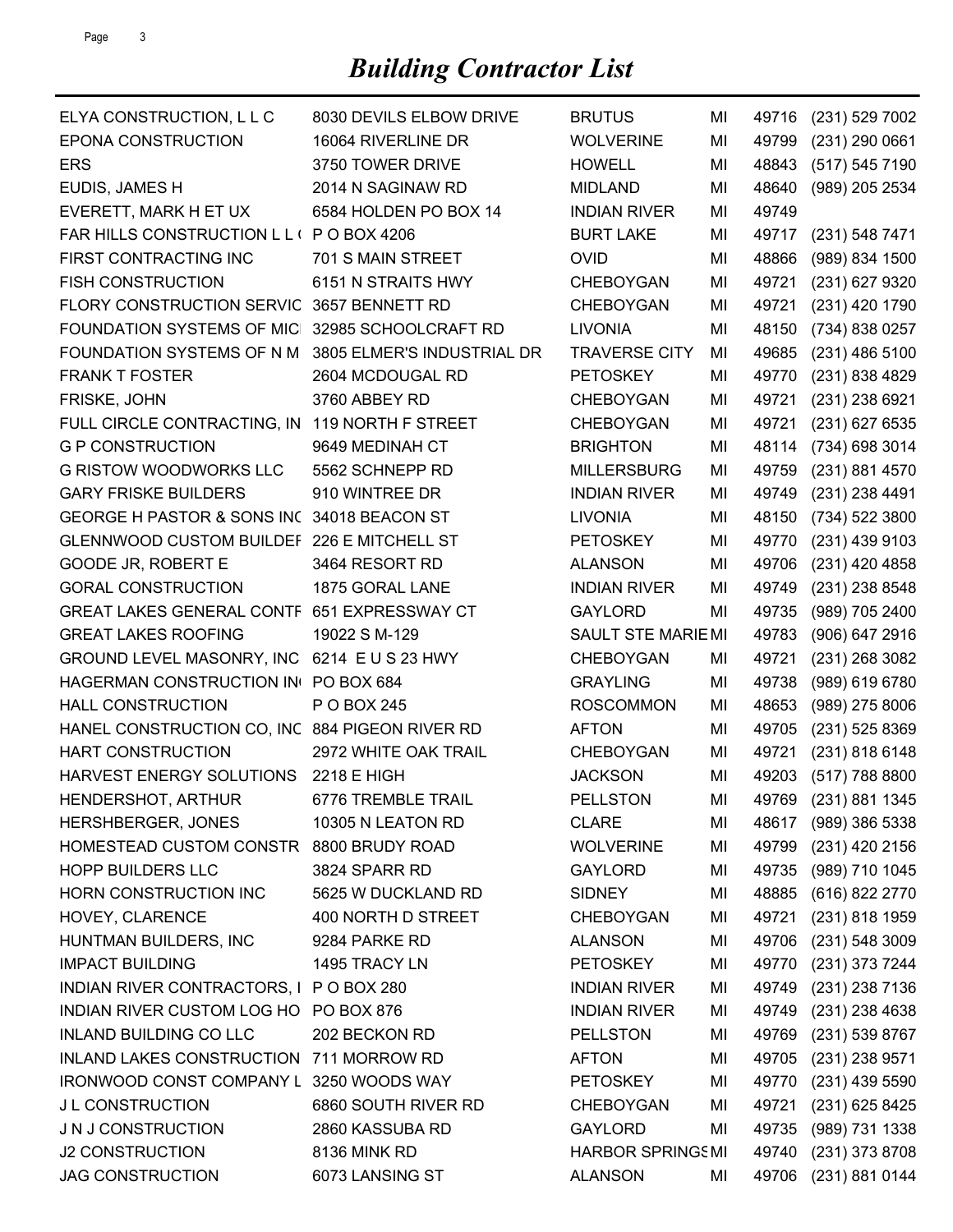| JAKEWAY, JEFF                                 | 12130 BILDER RD           | <b>WOLVERINE</b>        | MI | 49799 | (231) 420 2651       |
|-----------------------------------------------|---------------------------|-------------------------|----|-------|----------------------|
| <b>JAMES JAKEWAY BUILDERS</b>                 | PO BOX 123                | <b>ODEN</b>             | MI | 49764 | (231) 348 9601       |
| <b>JARVIS PROPERTY RESTORATI(</b>             | 300 W MITCHELL ST         | <b>PETOSKEY</b>         | MI | 49770 | (231) 753 2727       |
| <b>JB DONALDSON CO</b>                        | 37610 HILLS TECH DRIVE    | FARMINGTON HILLMI       |    | 48331 | (248) 344 9045       |
| <b>JBS CONSTRACTING, INC</b>                  | PO BOX 370                | MOUNT PLEASAN MI        |    | 48804 | (989) 773 0770       |
| JDH CONTRACTING INC                           | 1996 WINCHESTER RD        | MOUNT STERLINGKY        |    | 40353 | (859) 498 6100       |
| JEFF'S TRUCKING & EXCAVATIN                   | 4295 JACIUK RD            | <b>ALANSON</b>          | MI | 49706 | (231) 548 5596       |
| <b>JERRY BRANDT BUILDERS</b>                  | 4400 ORCHARD BEACH RD     | CHEBOYGAN               | MI | 49721 | $(231)$ 625 2611     |
| JERRY, MICHAEL                                | 4822 VERITY SHORE         | <b>SANFORD</b>          | MI | 48657 | (989) 600 1010       |
| JIM BOELTER CONSTRUCTION L 590 MILTON RD      |                           | <b>PELLSTON</b>         | MI | 49769 | (231) 539 8902       |
| JOEL FRISKE CONSTRUCTION                      | 7241 BOYER HILL ROAD      | <b>PETOSKEY</b>         | MI | 49770 | (231) 548 2695       |
| <b>JOHN FULLER</b>                            | PO BOX 103                | <b>CALEDONIA</b>        | MI | 49316 | (616) 822 8510       |
| John Wujcik                                   | 17946 Robbins Rd          | <b>GRAND HAVEN</b>      | MI | 49417 | (616) 405 9667       |
| <b>JOHNSON SIGN CO</b>                        | 2240 LANSING AVE          | <b>JACKSON</b>          | MI | 49202 | (517) 784 3720       |
| JORDAN CONSTRUCTION                           | 11904 PINES TRAIL         | <b>ROSCOMMON</b>        | MI | 48653 | (989) 710 1060       |
| JOSH SWISS BUILDING & REMOI 355 N SELDON ROAD |                           | <b>PETOSKEY</b>         | MI | 49770 | (231) 838 2925       |
| <b>JPR BUILDERS</b>                           | <b>PO BOX 184</b>         | <b>PETOSKEY</b>         | MI | 49770 | (231) 838 0494       |
| JTL DEVELOPMENTS LLC                          | 6869 BENTON ROAD          | <b>CHARLOTTE</b>        | MI | 48813 | (517) 719 2018       |
| K & K AGGREGATES                              | 2339 LEVERING ROAD        | <b>CHEBOYGAN</b>        | MI | 49721 |                      |
| K P NEUMAN & SONS CONST, IN P O BOX 37        |                           | <b>CHEBOYGAN</b>        | MI | 49721 | (231) 627 3773       |
| KANGAS CONSTRUCTION                           | 15691 FEWINS RD           | <b>INTERLOCHEN</b>      | MI | 49643 | (231) 645 2955       |
| KASSUBA BUILDERS LLC                          | 7383 NOWAK RD             | <b>VANDERBILT</b>       | MI | 49795 | (989) 983 4157       |
| <b>KNEPPER, CLIFTON</b>                       | 3489 N MANISTEE RIVER RD  | <b>FREDERIC</b>         | MI | 49733 | (989) 348 8774       |
| KNOPF CUSTOM CARPENTRY LI                     | 414 PROSPECT AVE          | <b>ALMA</b>             | MI | 48801 | (989) 285 1007       |
| KRUSKIE CONSTRUCTION LLC                      | 8049 CHANNEL RD           | <b>PETOSKEY</b>         | MI | 49770 | (231) 348 5403       |
| KUJAWA, DAVID                                 | PO BOX 126                | <b>GOULD CITY</b>       | MI | 49838 | (989) 450 7564       |
| L & L CONTRACTING, INC                        | P O BOX 381               | <b>CHEBOYGAN</b>        | MI | 49721 | (231) 627 3191       |
| L A HOMES, INC                                | 2051 TOPINABEE MAIL ROUTE | CHEBOYGAN               | MI | 49721 | (231) 238 4331       |
| LAKE FRONT CONTRACTING                        | 6607 S PLEASANTVIEW RD    | <b>HARBOR SPRINGSMI</b> |    | 49740 | (231) 838 130        |
| <b>LAKE SIDE BUILDING</b>                     | 2201 ELY RD               | <b>PELLSTON</b>         | MI | 49769 | (231) 539 8713       |
| LAPEER LUMBER & TRUSS L L C 162 SOUTH SAGINAW |                           | <b>LAPEER</b>           | MI |       | 48446 (810) 245 6212 |
| LAPLOW CONTSTRUCTION LLC                      | 1923 N AIRWAY DR          | <b>SANFORD</b>          | MI | 48657 | $(989)$ 687 2808     |
| LARSON CONSTRUCTION & PAII 6297 BRENDA LN     |                           | <b>ONAWAY</b>           | MI | 49765 | (989) 733 6609       |
| LAYMAN CONSTRUCTION, INC                      | P O BOX 789               | <b>INDIAN RIVER</b>     | MI | 49749 | (231) 238 8184       |
| LITTLE VALLEY HOMES INC                       | 8459 M-115                | <b>CADILLAC</b>         | MI | 49601 | (231) 775 8102       |
| LOFGRENS ENTERPRISES, INC                     | PO BOX 35                 | <b>CHEBOYGAN</b>        | MI | 49721 | (231) 290 3330       |
| LYNNMAN CONSTRUCTION LLC                      | 2482 W LANSING RD         | <b>MORRICE</b>          | MI | 48857 | $(517)$ 625 5558     |
| M B S CONSTRUCTION & DEV                      | 4564 TOWER HILL RD        | <b>HOUGHTON LAKE MI</b> |    | 48629 | (989) 429 0989       |
| M J B MOBILE & MODULAR                        | 12345 HEMLOCK             | <b>POSEN</b>            | MI | 49776 | (989) 766 2345       |
| M J BUILDERS                                  | 1374 LALONDE ST           | <b>CHEBOYGAN</b>        |    | 49721 | $(231)$ 627 8076     |
| MACKINAC BAY DEVELOPMENT                      | PO BOX 831                | <b>MACKINAW CITY</b>    | MI | 49701 | (231) 436 4250       |
| MACKINAW CONSTRUCTION, IN PO BOX 831          |                           | <b>MACKINAW CITY</b>    | MI | 49701 | $(231)$ 436 5005     |
| MACZKA, MARK                                  | 11105 INVERNESS TRAIL RD  | CHEBOYGAN               | MI | 49721 | (231) 627 5839       |
| MALLORY BLDG CONTRACTORS 8363 COLEMAN RD      |                           | <b>HASLETT</b>          | MI | 48840 | (517) 819 8165       |
| MALONE, CRAIG                                 | 1075 PAULLY RD            | CHEBOYGAN               | MI | 49721 | (989) 348 3449       |
| MANG, JIM                                     | 8407 MENTOR ROAD          | <b>WOLVERINE</b>        | MI | 49799 | (231) 420 7514       |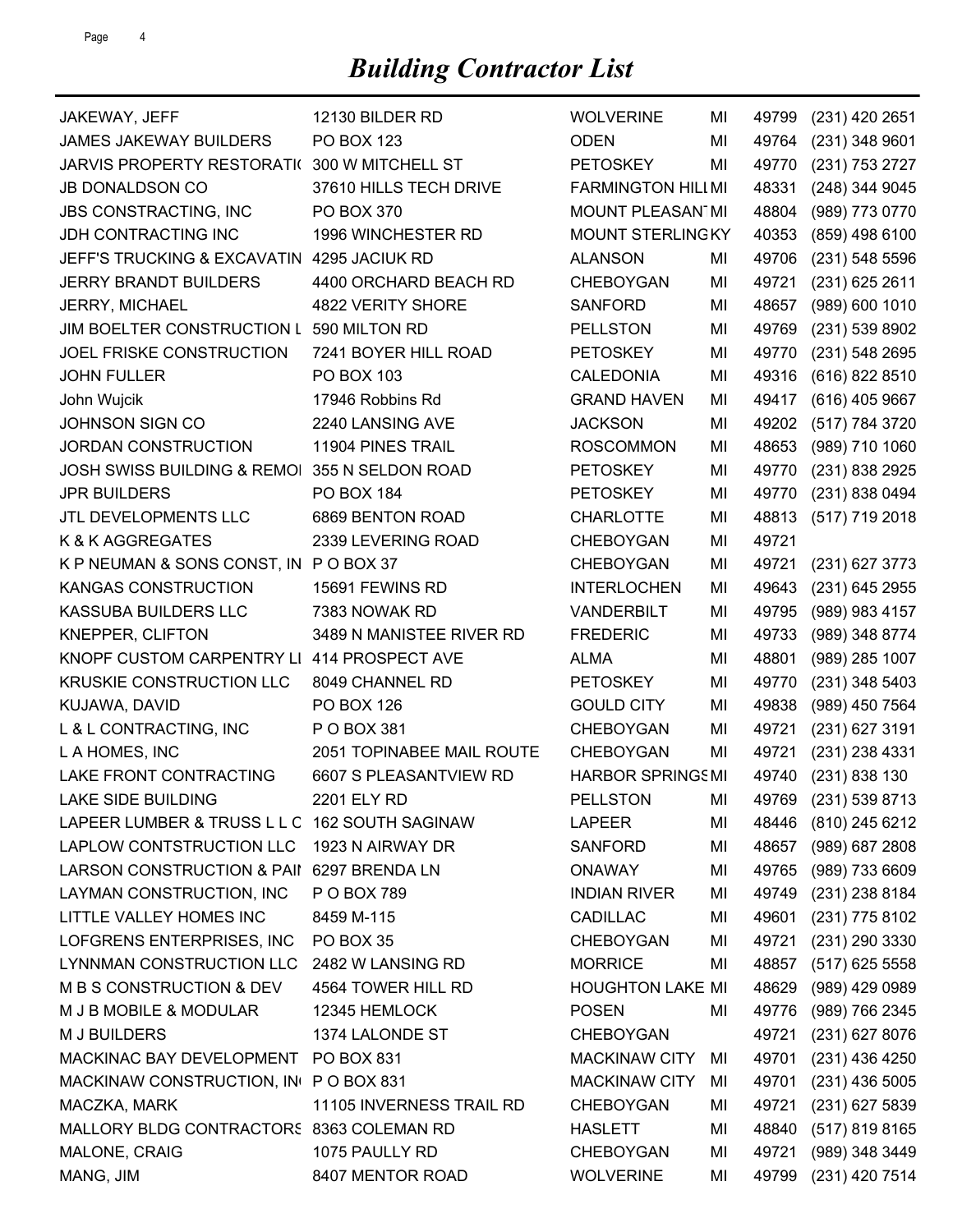| MARK BADGERO CONSTRUCTIC 7490 COUNTY LINE RD     |                            | <b>ONAWAY</b>           | MI | 49765 | (989) 733 6036       |
|--------------------------------------------------|----------------------------|-------------------------|----|-------|----------------------|
| MARK'S MASONRY & BUILDING,                       | 383 N MILTON ST            | <b>PELLSTON</b>         | MI | 49769 | (231) 539 7638       |
| MARTIN, FRED                                     | <b>475 HIGHLAND PINES</b>  | <b>ROSE CITY</b>        | MI | 48654 | (989) 745 1777       |
| MATT BARBER MASONRY & COM 6751 MANNING RD        |                            | <b>CHEBOYGAN</b>        | MI | 49721 | (231) 420 5020       |
| MATTHEW THOMAS COLLINS R5 4107 MANOR WOODS DR S  |                            | <b>TRAVERSE CITY</b>    | MI | 49685 | (231) 330 2989       |
| <b>MBS CONSTRUCTION</b>                          | 4564 TOWERHILL RD          | <b>HOUGHTON LAKE MI</b> |    | 48629 | (989) 429 0989       |
| <b>MC KAY BROTHERS INC</b>                       | 6046 TRUSCOTT DR           | <b>CHEBOYGAN</b>        | ΜI | 49721 | (863) 698 2809       |
| MC KAY BUILDERS, INC                             | 4341 ORCHARD BEACH RD      | <b>CHEBOYGAN</b>        | MI | 49721 | (231) 625 2663       |
| MCBRIDE CONSTRUCTION INC                         | 2125 M-119                 | <b>PETOSKEY</b>         | ΜI | 49770 | (231) 348 2749       |
| MCBRIDE CONSTRUCTION, INC                        | 2125 M-119                 | <b>PETOSKEY</b>         | MI | 49770 | (231) 348 2749       |
| <b>MIC'S CONSTRUCTION</b>                        | 1497 INDIAN TRAIL RD       | <b>CHEBOYGAN</b>        | MI | 49721 | (231) 420 1730       |
| MICHELS, BOB                                     | 2787 BESTER RD             | <b>HARBOR SPRINGSMI</b> |    | 49740 | (231) 330 7677       |
| MICHIGAN FUTURE HYBRID CON                       | 964 CADOTTE ST             | <b>MACKINAW CITY</b>    | MI | 49701 | (906) 430 5129       |
| <b>MICHIGAN LAKE PRODUCTS</b>                    | 5846 S STRAITS HWY         | <b>INDIAN RIVER</b>     | MI | 49749 | (231) 238 4490       |
| <b>MICHIGAN LOG &amp; TIMBER</b>                 | 1530 E BLACKMORE RD        | <b>MAYVILLE</b>         | MI | 48744 | (989) 529 0125       |
| MICHIGAN MASONRY UNLIMITEI 4467 REED RD          |                            | <b>LEVERING</b>         | MI | 49755 | (231) 420 3144       |
| MICHIGAN SOLAR SOLUTIONS                         | 11780 NW MONROE RD         | <b>RIVERDALE</b>        | MI | 48877 | (248) 923 3456       |
| <b>MICHIGAN TOWERS</b>                           | 3783 RENNIE SCHOOL RD      | <b>TRAVERSE CITY</b>    | MI | 49685 | (231) 632 4419       |
| MIDWEST POLE BARNS                               | 2014 N SAGINAW RD, STE 185 | <b>MIDLAND</b>          | MI | 48640 | (888) 618 9399       |
| MIKE GRAY CONSTRUCTION, IN 9421 PICKEREL LAKE RD |                            | <b>PETOSKEY</b>         | MI | 49770 | (231) 838 5590       |
| MIKE'S COUNTY WIDE CONST                         | 9516 N BLACK RIVER RD      | <b>CHEBOYGAN</b>        | MI | 49721 | (231) 625 9319       |
| MODOC GENERAL CONTRACTIN 4920 MODOC RD           |                            | <b>INDIAN RIVER</b>     | MI | 49749 | (231) 238 8237       |
| <b>MOELLER BUILDERS</b>                          | 12125 TITTABAWASSEE        | <b>FREELAND</b>         | MI | 48623 | (989) 239 9060       |
| MORRIS, JACK                                     | 960 W HOUGHTON AVE         | <b>WEST BRANCH</b>      | MI | 48661 | (989) 345 475        |
| <b>MORTON BUILDINGS, INC</b>                     | PO BOX 329                 | <b>BROWN CITY</b>       | MI | 48416 | (810) 240 0077       |
| MOUCH, JEFFREY                                   | 4093 MEADOW POND LANE      | <b>METAMORA</b>         | MI | 48455 | (248) 521 0645       |
| MOWRY CONSTRUCTION MANA                          | 1940 SCHURING RD           | <b>PORTAGE</b>          | MI | 49024 | (269) 744 2637       |
| MURRELL CONSTRUCTION                             | 1145 SHADY BROOK LN        | <b>GAYLORD</b>          | MI | 49735 | (989) 370 1419       |
| <b>MUSICK BUILDERS</b>                           | 399 2ND ST                 | <b>SAINT IGNACE</b>     | MI | 49781 | (906) 298 0629       |
| <b>NASH BUILDERS</b>                             | 17681 W 638 HWY            | <b>ONAWAY</b>           | MI | 49765 | (989) 733 6392       |
| NEWKIRK ELECTRIC ASSOC., IN 1875 ROBERTS ST      |                            | <b>MUSKEGON</b>         | МI |       | 49442 (231) 722 1691 |
| NEWKIRK ELECTRIC ASSOCIATE 1875 ROBERTS RD       |                            | <b>MUSKEGON</b>         | MI |       | 49442 (231) 724 4003 |
| NORTH COUNTRY BUILDERS                           | 6050 CAREY RD              | <b>CHEBOYGAN</b>        | MI | 49721 | $(231)$ 625 2859     |
| NORTH COUNTRY CONSTRUCTI 4989 EVERGREEN TRL      |                            | <b>PETOSKEY</b>         | MI | 49770 | (231) 838 3630       |
| NORTH COUNTRY HOMES                              | 8515 E M-115               | <b>CADILLAC</b>         | MI | 49601 | (231) 775 1326       |
| NORTH COUNTRY HOMES CORI P O BOX 628             |                            | <b>INDIAN RIVER</b>     | MI | 49749 | (231) 238 8121       |
| NORTHCO BUILDING CONTRACT PO BOX 506             |                            | <b>WOLVERINE</b>        | MI |       | 49799 (813) 778 3090 |
| NORTHERN EXCAVATING & TOF 4150 WRESSEL ROAD      |                            | <b>HARBOR SPRINGSMI</b> |    | 49740 | (231) 242 4053       |
| NORTHERN MICHIGAN CONST, I P O 731               |                            | <b>HARBOR SPRINGSMI</b> |    |       | 49740 (231) 838 4381 |
| NORTHERN MICHIGAN POLE BA PO BOX 624             |                            | <b>HOUGHTON LAKE MI</b> |    | 48629 | (231) 409 1494       |
| NORTHERN MOBILE & MODULAI 12075 LOOMIS HWY       |                            | <b>MILLERSBURG</b>      | MI |       | 49759 (989) 733 2058 |
| NORTHERN SEAMLESS GUTTEF 8729 PICKEREL LAKE RD   |                            | <b>PETOSKEY</b>         | MI | 49770 | $(231)$ 330 0616     |
| NORTHERN VISTA BUILDERS                          | 14625 SHORELINE DR         | <b>WOLVERINE</b>        | MI | 49799 | (231) 525 8246       |
| NORTHERN VISTA LAWN & LANI 14625 SHORELINE DR    |                            | <b>WOLVERINE</b>        | MI | 49799 | (231) 944 8125       |
| O'BOYLE & CCOMPANY                               | 1 ARROWHEAD DR             | <b>MARQUETTE</b>        | MI |       | 49855 (906) 249 8390 |
| O'NEIL BUILDERS                                  | 6848 MILL ST               | <b>PELLSTON</b>         | ΜI |       | 49769 (231) 342 7033 |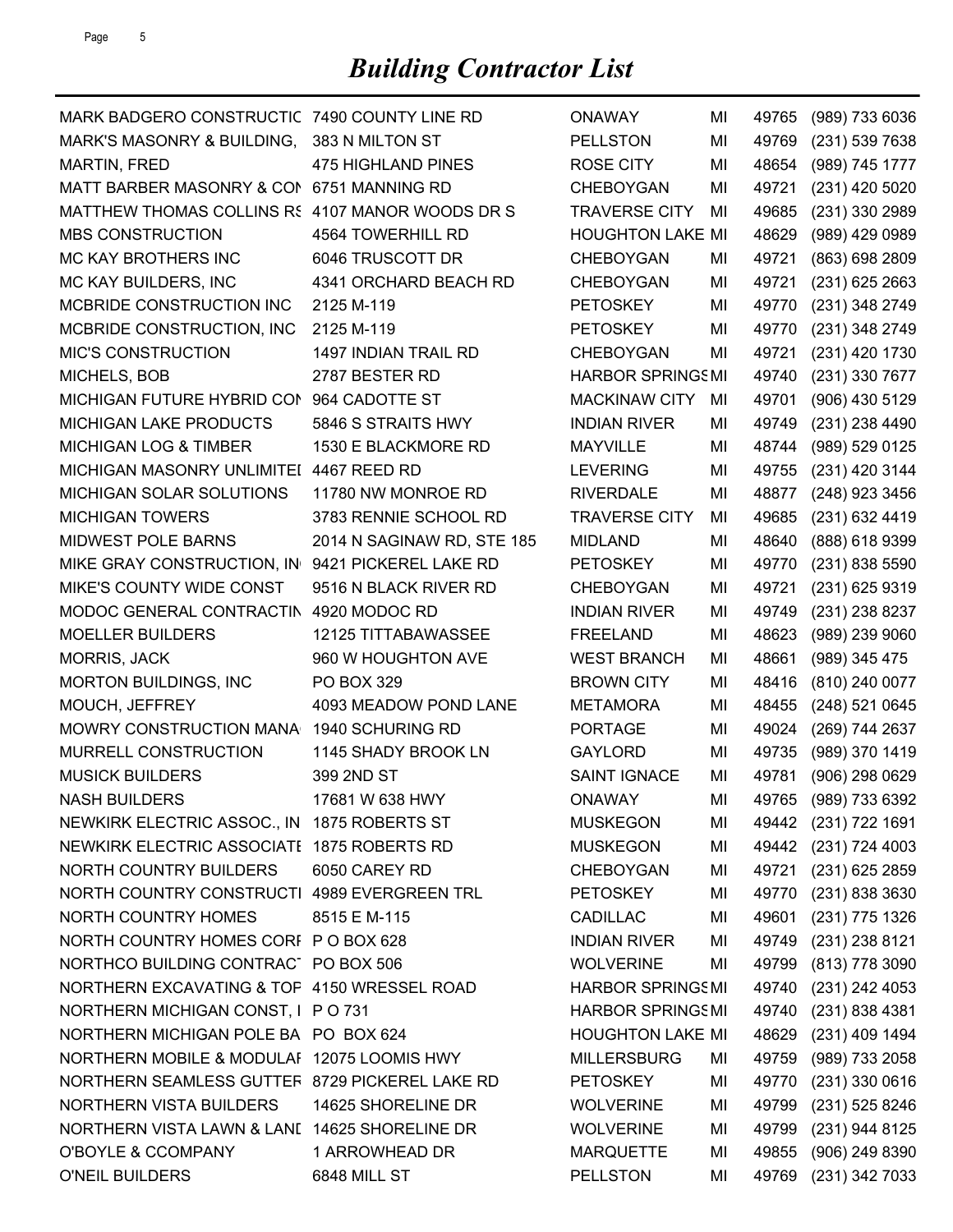## *Building Contractor List*

| OAK CITY CONTRACTING LLC                         | 181 NORTH INDUSTRIAL HWY               | <b>ALPENA</b>           | MI  | 49707 | (989) 356 3297       |
|--------------------------------------------------|----------------------------------------|-------------------------|-----|-------|----------------------|
| OCHS, RALPH                                      | <b>5631 E MAIN ST</b>                  | <b>WOLVERINE</b>        | MI  | 49799 | (231) 420 0808       |
| OGDEN'S WEATHERGUARD ENT                         | 10105 WILDWOOD RD                      | <b>ALANSON</b>          | MI  | 49706 | (231) 548 1147       |
| OLSEN CONSTRUCTION LLC                           | 4353 OLEY LAKE ROAD                    | <b>GAYLORD</b>          | ΜI  | 49735 | (989) 619 3390       |
| OMEGA ELECTRIC & SIGN CO, IN                     | 1109 CRITTENDEN CT                     | <b>ALPENA</b>           | MI  | 49707 | (989) 358 8243       |
| OPTIMUS CONTRACTING LLC                          | PO BOX 97                              | <b>CARP LAKE</b>        | MI  | 49718 |                      |
| <b>ORVOSH BUILDERS</b>                           | 800 S POSEYVILLE RD, SUITE 1           | <b>MIDLAND</b>          | MI  | 48640 | (989) 835 9243       |
| OVERLAND CONTRACTING INC                         | 1605 CAROAPOLISH HEIGHTS RD CORAOPOLIS |                         | PA  | 15108 | (949) 245 9878       |
| P & R BUILDERS                                   | 1167 SHORE DR                          | <b>CHEBOYGAN</b>        | ΜI  | 49721 | (231) 597 8194       |
| PASSINO, MIKE                                    | P O BOX 2184                           | <b>INDIAN RIVER</b>     | MI  | 49749 | (231) 238 0083       |
| PAT MEYER CONSTRUCTION                           | 9932 S STRAITS HWY                     | <b>WOLVERINE</b>        | MI  | 49799 | $(231)$ 525 6095     |
| PEPPLER'S BLDG & REMODELIN                       | 360 HEADLANDS                          | <b>MACKINAW CITY</b>    | ΜI  | 49701 | (231) 436 5257       |
| PERRY NEUMAN CONST., L L C                       | 1855 RICHMOND DRIVE                    | <b>CHEBOYGAN</b>        | MI  | 49721 | (231) 627 6331       |
| PIGEON RIVER CONSTRUCTION                        | 1925 SILERY RD                         | <b>INDIAN RIVER</b>     | MI  | 49749 | (231) 238 9709       |
| PIONEER POLE BUILDINGS                           | 4357 KRYS RD                           | <b>GAYLORD</b>          | ΜI  | 49735 | (989) 386 2570       |
| PIONEER POLE BUILDINGS                           | 1996 WALKER RD                         | <b>AFTON</b>            | ΜI  | 49705 | (989) 306 0296       |
| PIOTROWSKI, JAMES                                | 726 7TH ST                             | <b>CHEBOYGAN</b>        | ΜI  | 49721 | (231) 627 9752       |
| PIOTROWSKI, JESSE                                | 11790 N RIGSSVILLE                     | <b>CHEBOYGAN</b>        | MI  | 49721 | (231) 597 9754       |
| PITSCH WRECKING                                  | 675 RICHMOND N W                       | <b>GRAND RAPIDS</b>     | MI  | 49504 | (616) 353 4895       |
| POINTS NORTH CONSTRUCTION 8 PENNSYLVANIA PLAZA   |                                        | <b>PETOSKEY</b>         | ΜI  | 49770 | (231) 348 3033       |
| POLE BARNS PLUS                                  | 3750 LARKS LAKE                        | <b>PELLSTON</b>         | MI  | 49769 | (231) 242 0404       |
| R E BAKER CONSTRUCTION                           | 10172 E MUNRO LAKE DR                  | <b>LEVERING</b>         | MI  | 49755 | (231) 420 3858       |
| R HOFFMAN BUILDERS INC                           | 2610 CHERRY CREEK RD                   | <b>MIO</b>              | MI  | 48647 | (989) 390 2013       |
| R NICHOLS CONSTRUCTION, INC BOX 41               |                                        | <b>TOPINABEE</b>        | MI  | 49791 | (231) 238 7068       |
| RAM CONSTRUCTION SVC OF M 4175 DANVERS CT SE     |                                        | <b>KENTWOOD</b>         | MI  | 49512 | (616) 957 3679       |
| RAUH, MARK                                       | 615 FREEDOM LN                         | <b>LEONARD</b>          | MI  | 48367 | (248) 670 4005       |
| RAYON, LARRY                                     | 5130 WILSON RD                         | <b>INDIAN RIVER</b>     | MI  | 49749 | (231) 622 1027       |
| RCL CONSTRUCTION CO INC                          | 777 W MAYNARD ROAD                     | <b>SANFORD</b>          | MI  | 48657 | (989) 687 7319       |
| RENEW IT GROUP LLC                               | 7472 CRUMP RD                          | <b>ALANSON</b>          | MI  | 49706 | (231) 838 3873       |
| RHADIGAN & SONS INC                              | <b>PO BOX 22</b>                       | <b>INDIAN RIVER</b>     | MI  |       | 49749 (517) 242 2991 |
| RIC RICE CONSTRUCTION LLC                        | 4408 HOWARD RD                         | <b>PETOSKEY</b>         | МI  |       | 49770 (231) 439 9692 |
| RICHARD BEEBE BUILDER                            | PO BOX 119                             | <b>INDIAN RIVER</b>     | MI  |       | 49749 (231) 238 8169 |
| RICK SHIPMAN CONSTRUCTION 15018 COUNTY ROAD 413  |                                        | <b>DEXTER</b>           | MO. | 63841 | $(573)$ 624 5065     |
| <b>RILEY CONTRACTING</b>                         | 6052 RINGLER RD                        | <b>PELLSTON</b>         | MI  | 49769 | (231) 881 7003       |
| <b>RILEY'S EXCAVATING</b>                        | 21587 M-68                             | <b>ONAWAY</b>           | MI  | 49765 | (989) 733 6904       |
| <b>ROBERT K BRILL BUILDER</b>                    | 11221 PICKEREL LAKE RD                 | <b>PETOSKEY</b>         | MI  | 49770 | (231) 348 8208       |
| ROBIADEK & SONS EXCAVATIN( 12370 N RIGGSVILLE RD |                                        | <b>CHEBOYGAN</b>        | MI  | 49721 | (231) 627 4210       |
| ROBYDEK CONTRACTING                              | 12618 GOEBEL RD                        | <b>CHEBOYGAN</b>        | MI  | 49721 | (231) 627 5019       |
| <b>RON FISH BUILDERS</b>                         | 4132 ORCHARD BEACH RD                  | <b>CHEBOYGAN</b>        | MI  | 49721 | (231) 627 7826       |
| ROOF OF THE NORTH LLC                            | 315 E FEDERAL HWY                      | <b>ROSCOMMON</b>        | MI  | 48653 | (989) 275 5047       |
| ROOTS & REVERENCE LLC                            | 502 STATE ST., PO BOX 12               | <b>PETOSKEY</b>         | MI  | 49770 | (231) 838 4442       |
| <b>ROSS CONSTRUCTION</b>                         | 1664 KELLY LYNN DRIVE                  | <b>CHEBOYGAN</b>        | MI  | 49721 | (231) 597 8446       |
| RT BUILDERS LLC                                  | 4761 S STATE ROAD                      | <b>HARBOR SPRINGSMI</b> |     | 49740 | (231) 838 5146       |
| S S L CREATIONS                                  | 8300 TROUT LILY TRAIL                  | <b>WOLVERINE</b>        | MI  | 49799 | $(231)$ 525 6166     |
| SAMKOWIAK, RANDY                                 | 4088 MCCOY RD                          | <b>GAYLORD</b>          | MI  | 49734 | (989) 732 5033       |
| SCOTT SMITH CARPENTRY SER 2208 HATHAWAY ROAD     |                                        | <b>HARBOR SPRINGSMI</b> |     | 49740 | (231) 347 7963       |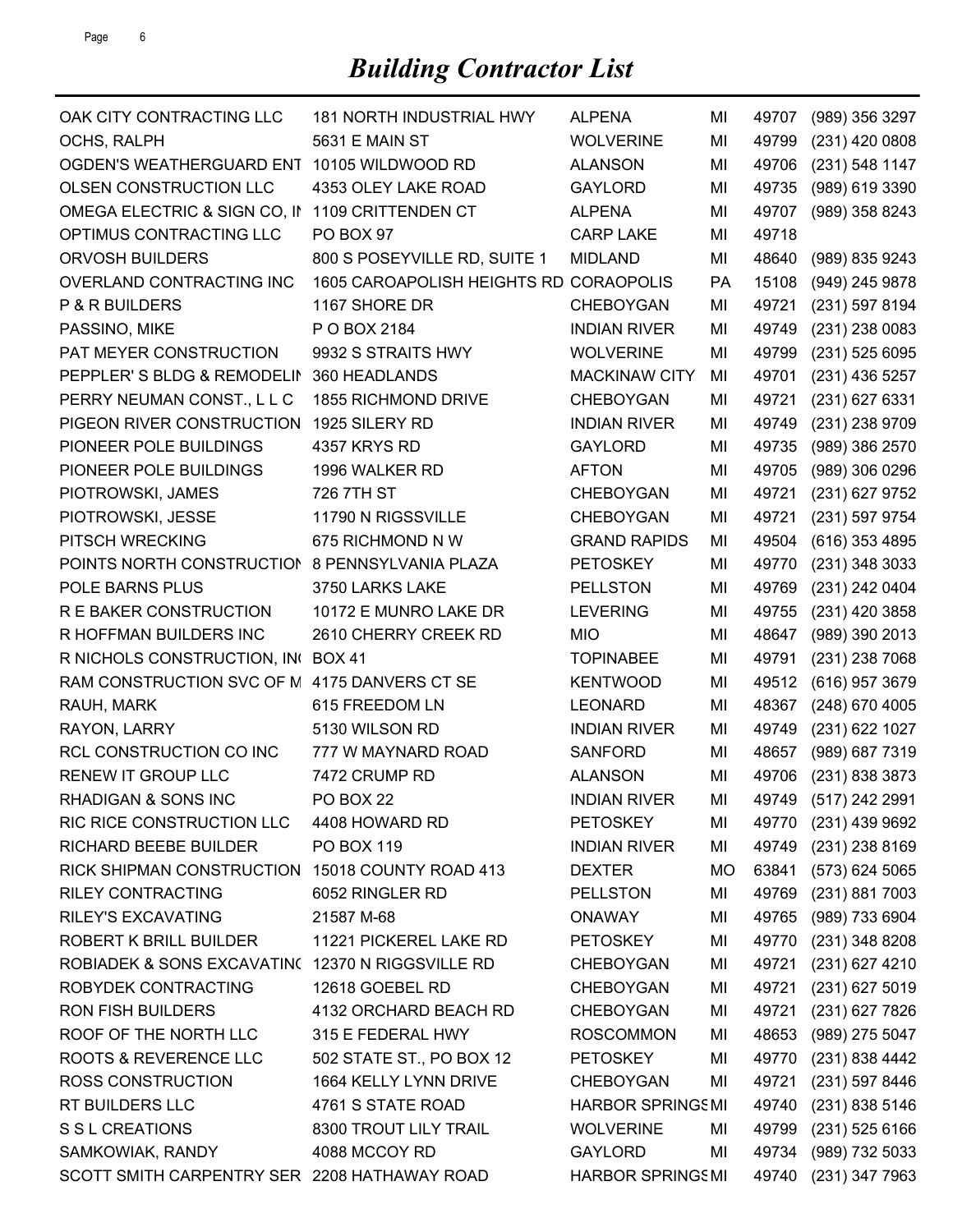| Sean Meyer Construction LLC                     | 526 Bellmer Rd                       | <b>PETOSKEY</b>         | MI | 49770 | (231) 881 1755       |
|-------------------------------------------------|--------------------------------------|-------------------------|----|-------|----------------------|
| SERVPRO OF GAYLORD & CHEE PO BOX 1821           |                                      | <b>GAYLORD</b>          | MI | 49734 | (989) 705 2400       |
| <b>SHEER BUILDERS</b>                           | 13635 TWIN SCHOOL RD                 | <b>MILLERSBURG</b>      | MI | 49759 | (989) 306 3622       |
| SHELTON, MIKE                                   | 4289 BRUBAKER                        | <b>PETOSKEY</b>         | MI | 49770 | (231) 838 2707       |
| SHEPHERD CONSTRUCTION IN(6469 M-119             |                                      | <b>HARBOR SPRINGSMI</b> |    | 49740 | (231) 330 0732       |
| SHERMAN, DALTON                                 | 3890 N SEELEY RD                     | <b>MANTON</b>           | MI | 49663 | (231) 846 6072       |
| SHORE STONE CUSTOM BUILDE                       | 5831 S STRAITS HWY                   | <b>INDIAN RIVER</b>     | MI | 49749 | (231) 238 8466       |
| SIMMONS, GEORGE                                 | 1302 CHARLES BRINK RD                | <b>GAYLORD</b>          | MI | 49735 | (989) 732 5263       |
| SIWECKI CONSTRUCTION                            | 1801 MILBOCKER                       | <b>GAYLORD</b>          | MI | 49735 | (989) 732 2244       |
| <b>SMJ INTERNATIONAL LLC</b>                    | 49030 PONTIAC TR, SUITE 100          | <b>WIXOM</b>            | MI | 48393 | (810) 542 0572       |
| SNIDER CONSTRUCTION                             | 6078 IDA ST, PO BOX 95               | <b>LEVERING</b>         | MI | 48755 | (231) 537 4851       |
| SPIERLING TRUCKING&EXCAVA                       | 2772 PLEASANTVIEW ROAD               | <b>PELLSTON</b>         | MI | 49769 | (231) 539 8590       |
| STEPHEN FLORA BUILDERS INC                      | 3655 DEIBEL DRIVE                    | <b>SAGINAW</b>          | MI | 48603 | (989) 239 1274       |
| STEWART, RANDY                                  | PO BOX 624                           | <b>INDIAN RIVER</b>     | MI | 49749 | (231) 420 8485       |
| STRAITS AREA HANDYMAN SER                       | 8688 S BLACK RIVER RD                | <b>ONAWAY</b>           | MI | 49765 | (231) 420 7261       |
| STRITMATTER CUSTOM BUILDIN                      | 5965 MULLETT LAKE WOODS SHOCHEBOYGAN |                         | MI | 49721 | (248) 982 1240       |
| STRONG TOWER TRADESMEN                          | 1712 W VAN RD                        | <b>PELLSTON</b>         | MI | 49769 | (231) 881 7500       |
| STURGEON BAY CONSTRUCTIO                        | <b>PO BOX 158</b>                    | <b>INDIAN RIVER</b>     | MI | 49749 | (231) 420 9986       |
| SWAIN, DONALD                                   | 12506 E SHORE DRIVE                  | <b>MILLERSBURG</b>      | MI | 49759 | (989) 733 4236       |
| SWEETWATER HOMES L L C                          | 2761 COUNTY RD 489 S                 | <b>LEWISTON</b>         | MI | 49756 | (989) 786 2639       |
| T B CHAPMAN CONSTRUCTION,                       | 139 BLUE WATER DR                    | <b>INDIAN RIVER</b>     | MI | 49749 | (231) 420 4477       |
| TAD LAYMAN CONSTRUCTION                         | 5101 ONAWAY RD                       | <b>INDIAN RIVER</b>     | MI | 49749 | (832) 790 4018       |
| TANDY, RON                                      | 20699 RICHARDSON                     | <b>LAKE ANN</b>         | MI | 49650 | (231) 463 7005       |
| <b>TELECAD WIRELESS</b>                         | 1961 NORTHPOINT BLVD, ST. 130 HIXSON |                         | TN | 37343 | (248) 217 0989       |
| TEMPLETON BUILDING COMPAN                       | 735 FOREST AVE, STE 204              | <b>BIRMINGHAM</b>       | MI | 48009 | (248) 866 8892       |
| THE LEELANAU LOG HOME CON PO BOX 309            |                                      | <b>INTERLOCHEN</b>      | MI | 49643 | (231) 668 1871       |
| THE SUNROOM FACTORY                             | 5219 W M-61                          | <b>GLADWIN</b>          | MI | 48624 | (989) 426 6430       |
| TIM MALCOMSON CONSTRUCTI                        | 6673 DEEPWOOD DR                     | <b>MANCELONA</b>        | MI | 49659 | (989) 239 5525       |
| TIMBERGATE CONSTRUCTION L 2403 IMLAY CITY ROAD  |                                      | <b>LAPEER</b>           | MI | 48446 |                      |
| <b>TOBIAS BUILDERS LLC</b>                      | 586 HAYES TOWER RD                   | <b>GAYLORD</b>          | MI |       | 49735 (989) 390 2998 |
| <b>TOWN &amp; COUNTY BUILDERS</b>               | 4259 IVERSON DR                      | <b>INDIAN RIVER</b>     | MI |       | 49749 (303) 549 0781 |
| <b>TRAVIS WOODWORKING</b>                       | 8856 M-33/68                         | <b>ONAWAY</b>           | MI | 49765 | $(231)$ 627 9096     |
| TRI COUNTY EXCAVATING                           | 704 W CONWAY ROAD                    | <b>HARBOR SPRINGSMI</b> |    |       | 49740 (231) 347 5182 |
| TRIPLE S BUILDERS                               | 13588 WESTBROOK                      | <b>PLYMOUTH</b>         | MI | 48170 | (734) 679 0108       |
| TRU-NORTH BUILDERS LLC                          | 6748 US 23                           | <b>CHEBOYGAN</b>        | MI | 49721 | (231) 268 9798       |
| TUNDRA TRANSPORT & EX, INC                      | 13582 6 MILE HWY                     | <b>MILLERSBURG</b>      | MI | 49759 | (989) 733 2584       |
| UNITED PIPING INC                               | 4510 AIRPORT RD                      | <b>DULUTH</b>           | ΜN | 55811 | (218) 727 1536       |
| URBCO CONSTRUCTION LLC                          | 1055 WHEELER RD                      | JOHANNESBURG MI         |    | 49751 | (989) 350 8374       |
| VAN PELT CONSTRUCTION CO                        | 5841 TIMBER TRAIL                    | <b>PELLSTON</b>         | MI | 49769 | $(231)$ 539 8995     |
| VERTICAL TECHNOLOGY SOLUT                       | 1936 S LYNHURST DR, STE R            | <b>INDIANAPOLIS</b>     | IN | 46241 | (317) 986 4673       |
| <b>VITTONE, LARRY</b>                           | 400 BATES DRIVE                      | <b>LAPEER</b>           | MI | 48446 | (810) 656 4222       |
| VOGELHEIM, CLAUDE                               | 250 N BRADLEY HWY                    | <b>ROGERS CITY</b>      | MI | 49779 | (989) 734 7509       |
| <b>VOGGENREITER, DAVID</b>                      | 735 TOLEDO AVE                       | <b>MONROE</b>           | MI | 48161 | (734) 299 0189       |
| WADE MARSHALL CONSTRUCTI W-1024 OLD PORTAGE TRL |                                      | <b>SAINT IGNACE</b>     | MI | 49781 | $(906)$ 430 1558     |
| WAGAR HARDSCAPES & EXCAV 2610 BESTER ROAD       |                                      | <b>HARBOR SPRINGSMI</b> |    | 49740 | $(231)$ 330 1171     |
| WALDIE, JEFF                                    | 6748 US 23                           | <b>CHEBOYGAN</b>        | MI | 49721 | (231) 268 9798       |